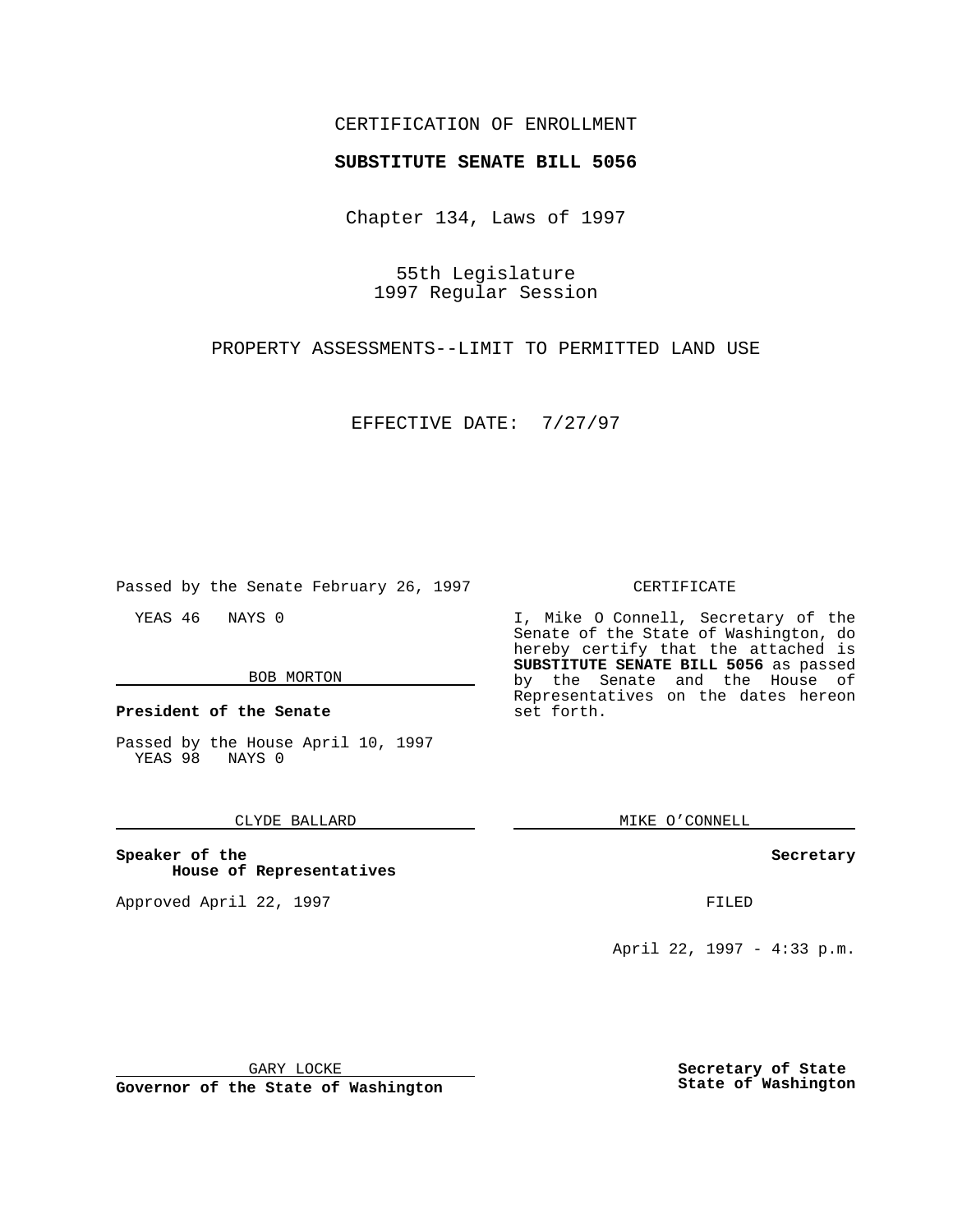# **SUBSTITUTE SENATE BILL 5056** \_\_\_\_\_\_\_\_\_\_\_\_\_\_\_\_\_\_\_\_\_\_\_\_\_\_\_\_\_\_\_\_\_\_\_\_\_\_\_\_\_\_\_\_\_\_\_

\_\_\_\_\_\_\_\_\_\_\_\_\_\_\_\_\_\_\_\_\_\_\_\_\_\_\_\_\_\_\_\_\_\_\_\_\_\_\_\_\_\_\_\_\_\_\_

Passed Legislature - 1997 Regular Session

### **State of Washington 55th Legislature 1997 Regular Session**

**By** Senate Committee on Government Operations (originally sponsored by Senators McCaslin and Roach)

Read first time 01/31/97.

 AN ACT Relating to limiting property assessments to permitted land use; and amending RCW 84.40.030.

BE IT ENACTED BY THE LEGISLATURE OF THE STATE OF WASHINGTON:

 **Sec. 1.** RCW 84.40.030 and 1994 c 124 s 20 are each amended to read as follows:

 All property shall be valued at one hundred percent of its true and fair value in money and assessed on the same basis unless specifically provided otherwise by law.

 Taxable leasehold estates shall be valued at such price as they would bring at a fair, voluntary sale for cash without any deductions for any indebtedness owed including rentals to be paid.

 The true and fair value of real property for taxation purposes (including property upon which there is a coal or other mine, or stone or other quarry) shall be based upon the following criteria:

 (1) Any sales of the property being appraised or similar properties with respect to sales made within the past five years. The appraisal shall be consistent with the comprehensive land use plan, development regulations under chapter 36.70A RCW, zoning, and any other governmental policies or practices in effect at the time of appraisal